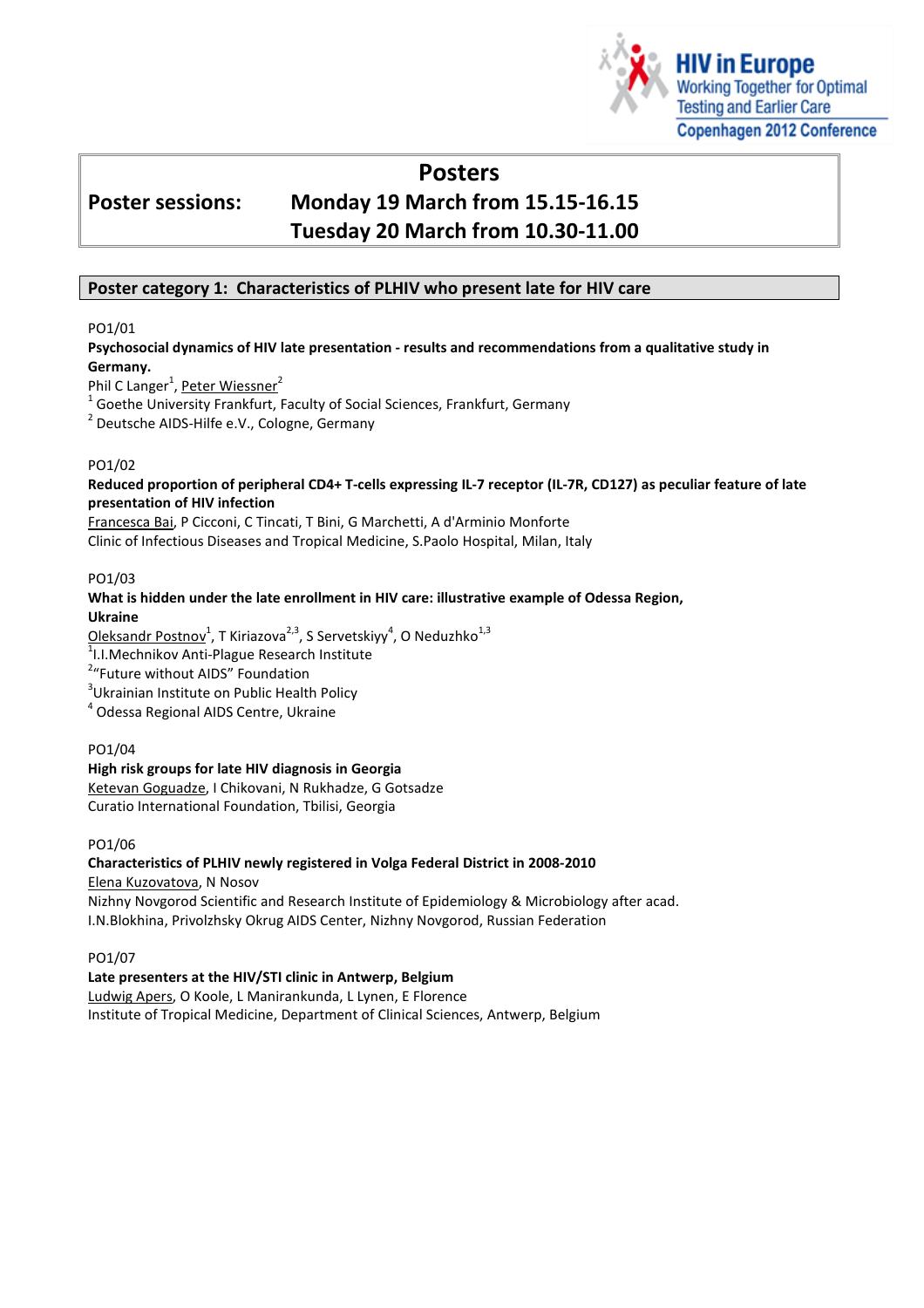PO1/08



## Trends in the characteristics of HIV infected individuals at diagnosis in Portugal - 2000-2011

 $\mathsf{Filipa\, Aragao}^1$ , A Alves $^2$ , L Mendao $^3$ , A Ferreira $^4$ , R Fernandes $^5$ , S Pinheiro $^6$ , E Teofilo $^6$ <sup>1</sup>Escola Nacional de Saúde Pública UNL, Lisbon, Portugal <sup>2</sup>Instituto de Marketing Research, Portugal  $3$ GAT Grupo Portugues de Activistas sobre Tratamentos de VIH/SIDA, Portugal 4 SER+ Associacao Portuguesa para a Prevenencao e Desafio a SI, Portugal <sup>5</sup>Associao Positivo, Portugal 6 Hospital St Antonio Capuchos CHLC <sup>7</sup> Hospital St Antonio Capuchos CHLC

## PO1/09

# Recent infection and late diagnosis of HIV: a descriptive analysis of opposite ends of the spectrum

Anne Gallois, A Esteve, C. Campbell, A Montoliu, J Csabona, AERI-VIH Study Group, PISCIS Study Group Institut Català d'Oncologia - CEEISCAT, Barcelona, Spain

## Poster category 2: Use and performance of new HIV testing diagnostic technologies

## PO2/01

Pilot study to analyze the feasibility of introducing rapid HIV testing in primary health care Laura Fernàndez<sup>1,2</sup>, C Agustí<sup>1,2</sup>, J Casbona<sup>1,2</sup>, Rapid testing in Primary Health Care Working Group <sup>1</sup>Centre for Epidemiological Studies on HIV/STI in Catalonia - CEEISCAT - ICO, Badalona, Spain <sup>2</sup>CIBERESP, Barcelona, Spain

## PO2/02

Prevalence of HIV infection and acceptability of rapid HIV testing in patients attending emergency services Laura Fernàndez<sup>1,2</sup>, C Agust<sup>í1,2</sup>, L Force<sup>3</sup>, M Daza<sup>3</sup>, J Casabona<sup>1,2</sup> <sup>1</sup>Centre for Epidemiological Studies on HIV/STI in Catalonia - CEEISCAT - ICO, Badalona, Spain <sup>2</sup>CIBERESP, Barcelona, Spain

<sup>3</sup>Hospital de Mataró, Spain

## PO2/03

Good practices in preventing AIDS–use of rapid HIV test in oral fluid Maria Meliou, A Kanakari NGO Praksis, Athens, Greece

PO2/04

## HIV rapid testing in a mobile unit in several urban settings in Spain: a strategy reaching a different population?

Juan Hoyos<sup>1,2</sup>, L de la Fuente<sup>2,3</sup>, R Sánchez<sup>3</sup>, S Fernández-Balbuena<sup>3</sup>, J Gutiérrez<sup>4</sup>, M Ruiz<sup>3</sup>, J Álvarez<sup>4</sup>, C Figueroa<sup>1</sup>, MJ Belza $1,2$ 

<sup>1</sup>Escuela Nacional de Sanidad, Instituto de Salud Carlos III, Madrid, Spain

<sup>2</sup>Ciber de Epidemiología y Salud Pública, Barcelona, Spain

<sup>3</sup>Centro Nacional de Epidemiología, Instituto de Salud Carlos III, Madrid, Spain

<sup>4</sup> Asociación Madrid Positivo, Madrid, Spain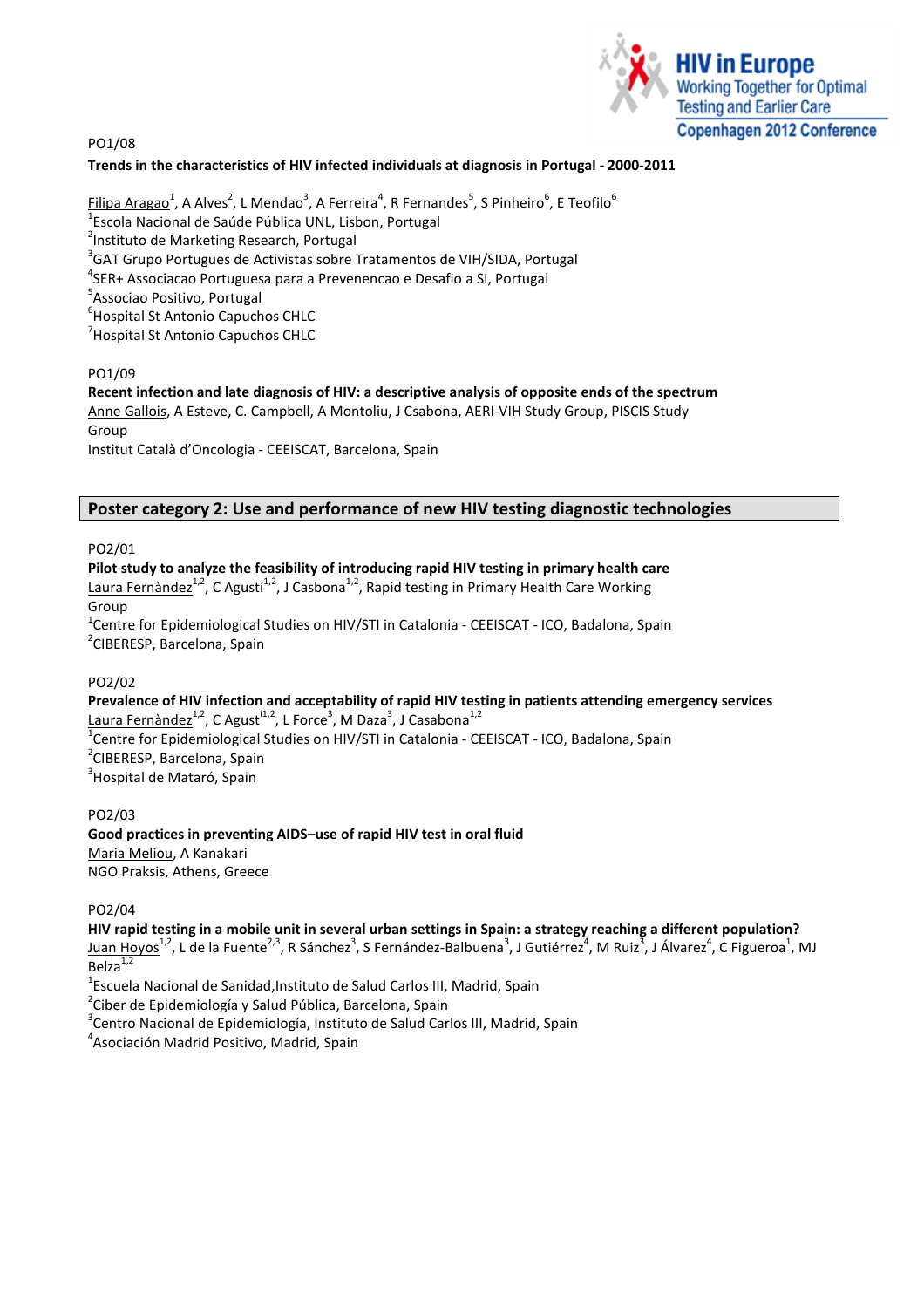

## Poster category 3: Implications of stigmatisation, criminalisation of HIV and other legal issues for the offer and uptake of HIV testing and earlier care

PO3/01

A focused response to HIV in Europe: policy recommendations from the Correlation Network II Koen Block

European AIDS Treatment Group, Brussels, Belgium

PO3/02

No NGO support for HIV-testing campaigns in prisons as long as rights of HIV-positive prisoners are not secured Peter Wiessner<sup>1,2</sup>, B Knorr<sup>1</sup>, F Bagyinszky<sup>2</sup>  $1$ European AIDS Treatment Group, Cologne, Germany <sup>2</sup>Deutsche AIDS-Hilfe e.V., Cologne, Germany

PO3/05

Stigmatization and Discrimination of People Living with HIV in Russia Sergey Smirnov 'Community of People Living with HIV'

Poster category 4: Access to care and treatment for PLHIV

PO4/01

Providing universal access to services for people living with HIV in the Karaganda Region, Kazakhstan Yelena Bilokon

NGO "My House", Kazakhstan Network of Women HIV, Kazakhstan

PO4/02

Home visits as the way of providing early care and help to people living with HIV (PLHIV) Lilit Aleksanyan, A Abgaryan, Z Mayilyan Real World, Real People NGO, Yerevan, Armenia

PO4/03 Overcoming barriers on the way of early HIV care provision for MARPs in Ukraine Hanna Shevchenko All-Ukrainian network of PLWH, Kyiv, Ukraine

PO4/04

Cost-effectiveness and cost-utility of earlier initiation of first line treatment for HIV-infected people in Spain

Antonio Antela<sup>1</sup>, JM Llibre<sup>2</sup>, JC López Bernaldo de Quirós<sup>3</sup>, J Portilla<sup>4</sup>, A Gallois<sup>5</sup>, C Campbell<sup>5</sup>, J Peñafiel<sup>5</sup>, A Brogan<sup>6</sup>, S Talbird $^6$ , L Lindner $^7$  A Vieta $^7$ 

<sup>1</sup>Hospital Clínico de Santiago, Spain

<sup>2</sup>Hospital Universitari Germans Trias i Pujol, Fundació Lluita contra la SIDA, Spain

<sup>3</sup>Hospital Gregorio Marañon de Madrid, Spain

<sup>4</sup>Hospital General de Alicante, Spain

<sup>5</sup>Centre d'Estudis Epidemiològics sobre les Infeccions de Transmissió Sexual i Sida de Catalunya (CEEISCAT), Spain

<sup>6</sup>RTI Health Solutions, UK

<sup>7</sup>IMS Health, Spain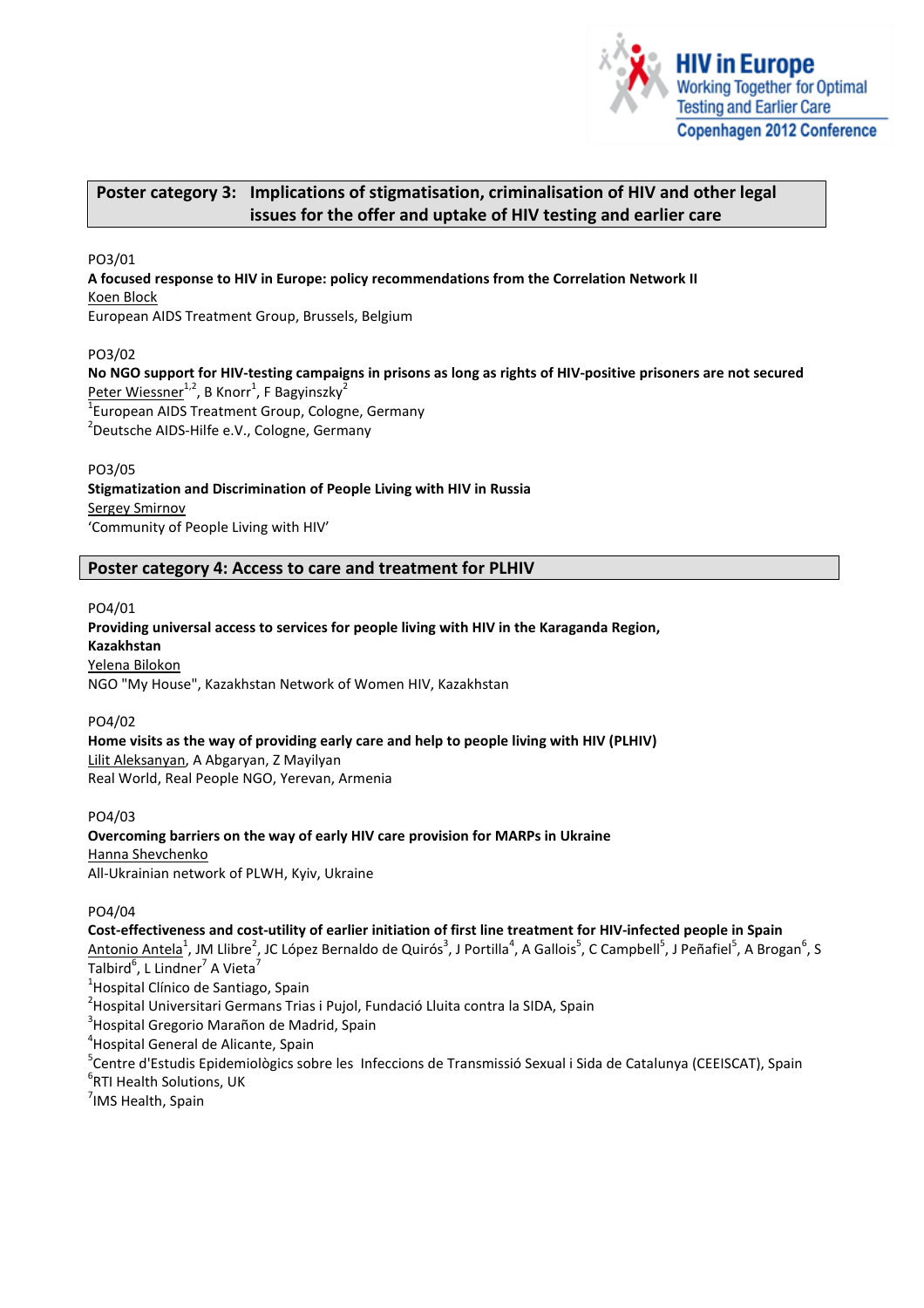## Poster category 5: Scaling up HIV testing within health care settings



## PO5/01

## HIV/AIDS in Macedonia before 2004 and nowadays - how we made a step forward Rumena Krastovska, M Stevanovic, Z Ljubicic Clinic for Infectious Diseases and Febrile Conditions, Skopje, FYR Macedonia

## PO5/02

## Approaches and results of youth HIV testing program

Iatamze Verulashvili Women's Center, Tiblisi, Georgia

## PO5/03

HIV counselling and testing (HTC) in Estonia: policy implications based on data triangulation Kristi Rüütel $^1$ , <u>I Tomera</u> $^1$ , K Tarien $^1$ , C Pervilhac $^2$  $^{1}$ National Institute for Health Development, Tallinn, Estonia <sup>2</sup> World Health Organization

## PO5/04

HIV prevalence among pregnant women that were not tested during pregnancy (St.Petersburg, Russia) Ekaterina Musatova, D Niauri

St. Petersburg State University Medical Faculty, Department of Obstetrics & Gynecology, St. Petersburg, Russian Federation

## PO5/05

Expanded HIV testing and community engagement: a strategic framework for scaling up HIV testing, engaging all sectors and changing the HIV response paradigm

<u>Marsha Martin</u><sup>1</sup>, G Edwards<sup>2</sup>

<sup>1</sup>Get Screened Oakland, Oakland, CA, USA <sup>2</sup> Flowers Heritage Foundation, Oakland, CA, USA

## PO5/06

## HIV testing in Clinical Center of Vojvodina, Serbia

 $\mathsf{Daniela~Maric}^1$ , S $\mathsf{Brkic}^1$ , J $\mathsf{Nedic}^2$ , K $\mathsf{Kiralj}^1$ , P $\mathsf{Djuric}^3$ , V $\mathsf{Turkulov}^1$ Infectious Diseases Clinic, University of Novi Sad, Republic of Serbia Medical Cchool, University of Novi Sad, Republic of Serbia Center for Disease Control and Prevention, University of Novi Sad, Republic of Serbia

## PO5/07

## Determinants of HIV testing in the general population in Portugal

<u>Filipa Aragão</u><sup>1</sup>, PM Ferreira<sup>2</sup>

<sup>1</sup>Escola Nacional de Saúde Pública UNL, Lisbon, Portugal <sup>2</sup>Instituto Ciências Sociais da Universidade de Lisboa, Lisbon, Portugal

## PO5/08

## Early HIV infection: demographic features and risk factors among individuals with early HIV infection in Ireland 2008-2011

Joanne Moran, J Connell, D Burke, W Hall National Virus Reference Laboratory, University College Dublin, Belfield, Dublin, Ireland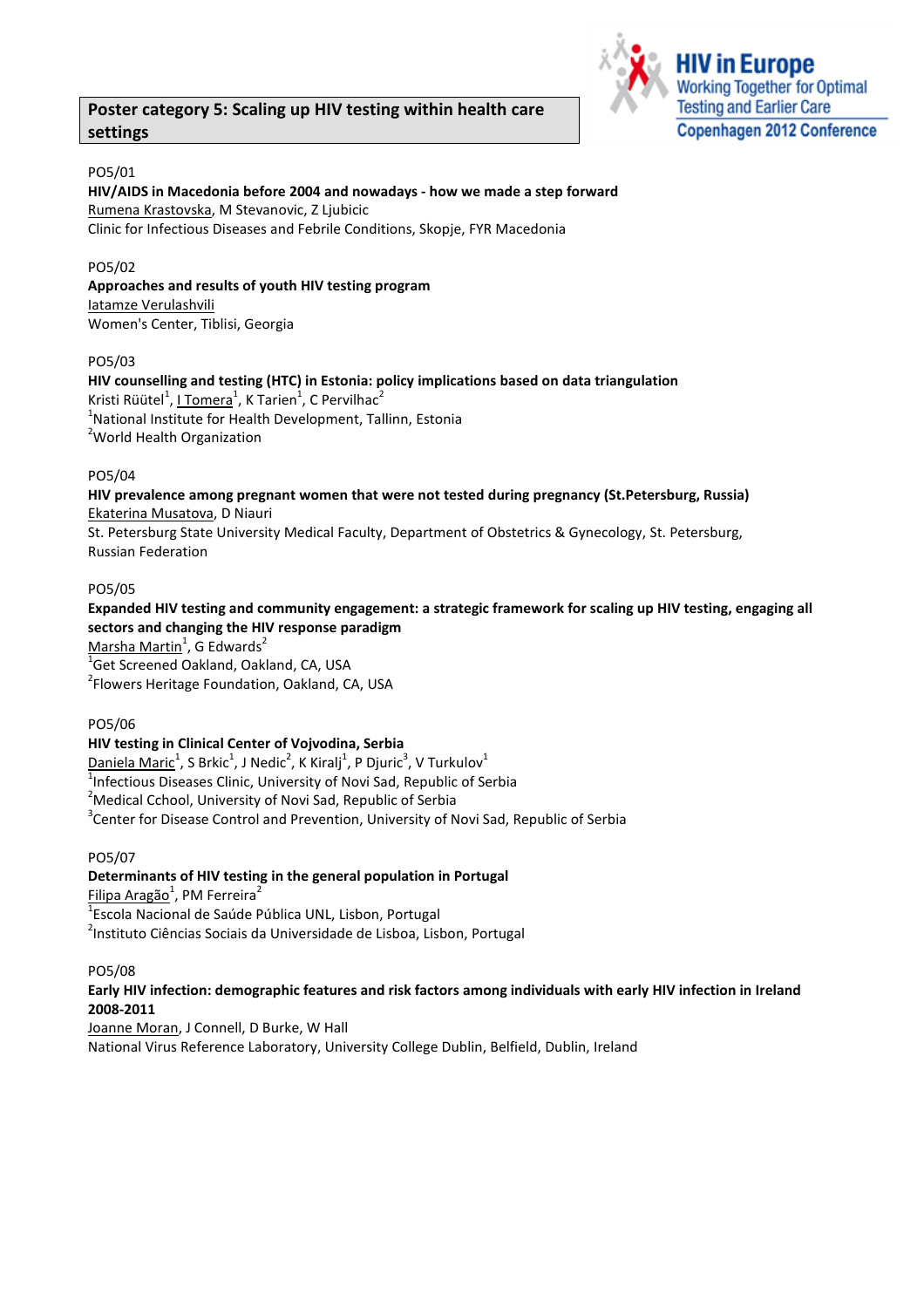## Poster category 6: Results from the evaluation of VCT programmes



## PO6/01

Approaches and results from the evaluation of VCT in the Pavlodar region of Kazakhstan Maiya Terekulova<sup>1</sup>, Z Kalmataeva<sup>1</sup>, A Pak<sup>2</sup> 1 Kazakhstan School of Public Health, Almaty, Kazakhstan

<sup>2</sup>Kazakhstan union of PLHIV, Almaty, Kazakhstan

## PO6/02

The role voluntary counselling and testing in early diagnosis of HIV infecction

Predrag Duric, S Ilic, S Rajcevic Institute of Public Health of Vojvodina, Novi Sad, Republic of Serbia

## PO6/03

Evolution in the number of tests performed and in the profile of people tested in VCT network of Catalonia, 1995- 2010

Laura Fernàndez $1/2$ , J Casabona<sup>1,2</sup>, On behalf of HIV-DEVO Group <sup>1</sup>Centre for Epidemiological Studies on HIV/STI in Catalonia - CEEISCAT - ICO, Badalona, Spain <sup>2</sup>CIBERESP, Barcelona, Spain

## PO6/04

## HIV Testing and Counseling (HTC) in EECA: entry point for curbing the HIV epidemic

Sergey Votyagov<sup>1</sup>, N Tsereteli<sup>2</sup>

1 Eurasian Harm Reduction Network (EHRN). Vilnius, Lithuania <sup>2</sup> Eurasian Coalition on Male Health (ECOM)

## PO6/05

## A non-healthcare HIV test clinic improving testing and linkage to care  $\overline{\mathsf{Peder}\mathsf{Ahlin}}^1$ , H Granholm<sup>1</sup>, L Lindborg<sup>2</sup> <sup>1</sup>Noaks Ark, Stockholm, Sweden <sup>2</sup>Stockholm South General Hospital, Sweden

## PO6/06

Towards full coverage of HIV Counseling and Testing services in Rwanda, 2003 - June 2010 Elise Mutunge, F Ndagije, JP Nyemazi, P Raghunathan, A Ahayo Ministry of Health, HIV Prevention Department, Kigali, Rwanda

PO6/07

Possibility for improvement for counseling and testing for early diagnoses of HIV infection in Armenia Vardan Arzakanyan, S Grigoryan, A Papoyan National AIDS Center, Yerevan, Armenia

## PO6/08

## Mental health care component in VCT services

Aleksandra Skonieczna<sup>1</sup>, <u>Tomasz Malkuszewski</u><sup>1</sup>, J Moskalewicz<sup>2</sup>, M Welbel<sup>2</sup> 1 Association Social AIDS Committee - SKA, Warsaw, Poland <sup>2</sup>Institute of Psychiatry and Neurology, Poland

## PO6/09

Community Expanded Access to Test (CEAtT): HIV testing project in Newham Wendy Hachmoller, J Tucker NHS Newham, London, UK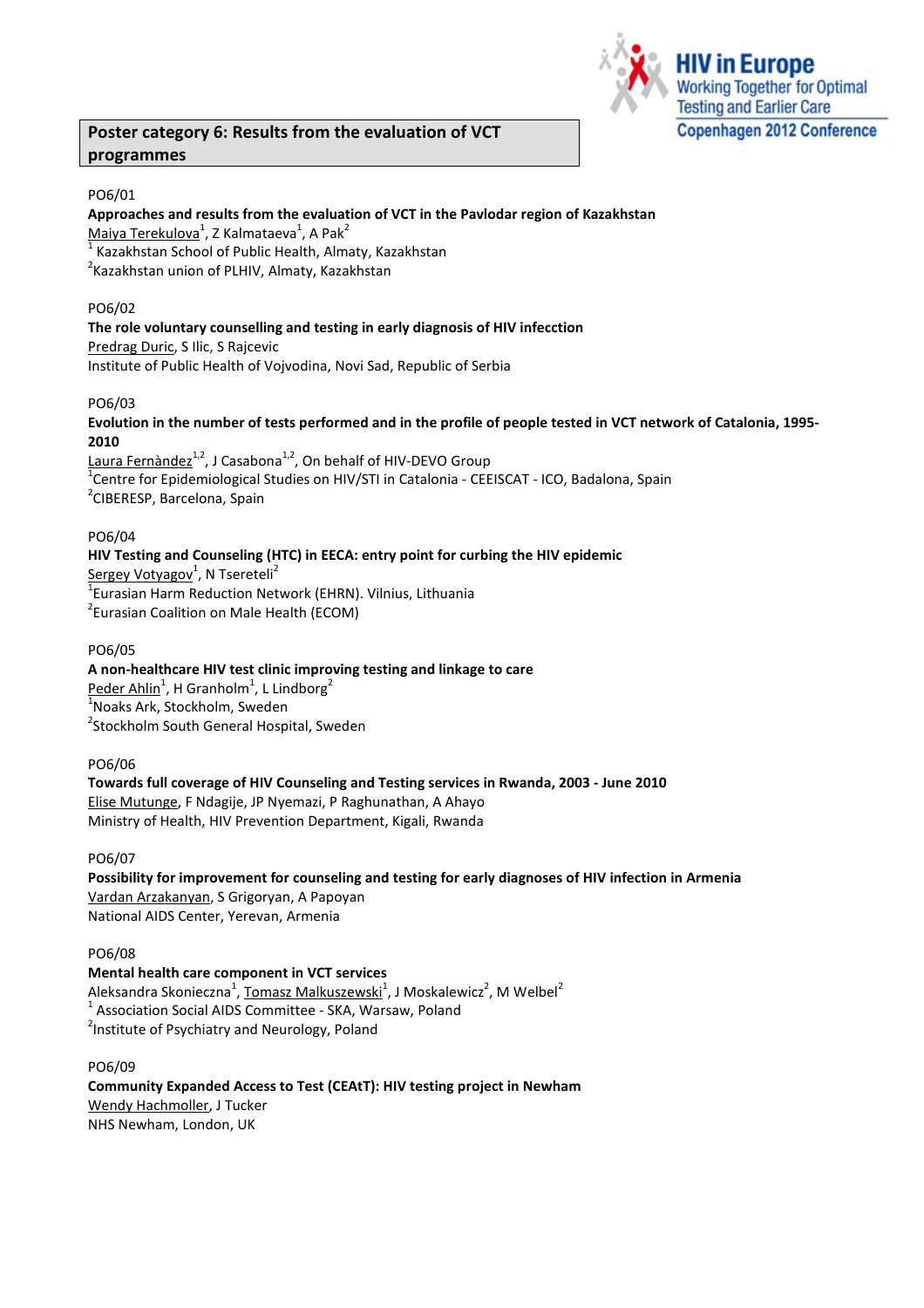

## Poster category 7: Lessons learned in the implementation of HIV testing strategies for migrants

#### PO7/01

Copenhagen Central Station as HIV-testing site for migrant populations Kirsten Madsen, A Dahl, R Chandran, V Borré Cross-Over, Copenhagen, Denmark

## PO7/02

## PARC-Project – prevention of AIDS with the resources of communities

Sabine Lex Aids Hilfe Wien, Department of Prevention, Vienna, Austria

## PO7/03

Outreach project for HIV testing in an immigrant community Liliana Domingos $^1$ , A Duarte $^1$ , <u>Andreia Pinto Ferreira</u> $^1$ , P Silvério Marques $^1$ , F Aragão $^2$ <sup>1</sup>SER+ Associação Portuguesa para a Prevenção e Desafio à SIDA, Portugal <sup>2</sup>Escola Nacional de Saúde Pública, Portuga

## Poster category 8: Lessons learned in the implementation of HIV testing strategies for IDUs

PO8/01

## Low testing uptake and their determinants among IDUs in Georgia Ivdity Chikovani, K Goguadze, N Rukhadze, G Gotsadze Curatio International Foundation, Tbilisi, Georgia

## PO8/02

## Factors influencing HIV testing among injecting drug users in Lithuania

Loreta Stoniene

Institute of Hygiene, Division of Public Health Research & UNODC Project Office for the Baltic States, Vilnius, Estonia

## PO8/03

Results of piloting peer driven intervention – did we reach targeted population? Lile Batselashvili, M Sinjikashvili, M Chelidze, I Kirtadze, N Topuria Addiction Research Center, Alternative Georgia, Tbilisi, Georgia

## PO8/04

Immunochromatographic rapid tests in preventive work with injection drug users Tetyana Loginova Kyiv Narcological Hospital 'Sociotherapy', Ukraine

#### PO8/05

Rapid HIV testing for drug users in low-threshold services  $D$ irk Schäffer $^1$ , S $M$ ichel $^2$ , W $R$ ensmann $^3$ , K $D$ ettmer $^4$ , A Leicht $^4$ <sup>1</sup>Deutsche AIDS-Hilfe, Germany <sup>2</sup> Fachhochschule Dortmund, Germany <sup>3</sup>AIDS Hilfe Dortmund, Germany <sup>4</sup>Fixpunkt Berlin, Germany

## PO8/06

HIV spread among different groups of IDUs and influence of awareness about HIV-status on safety of sexual and injection behaviors Polina Girchenko, S Dugin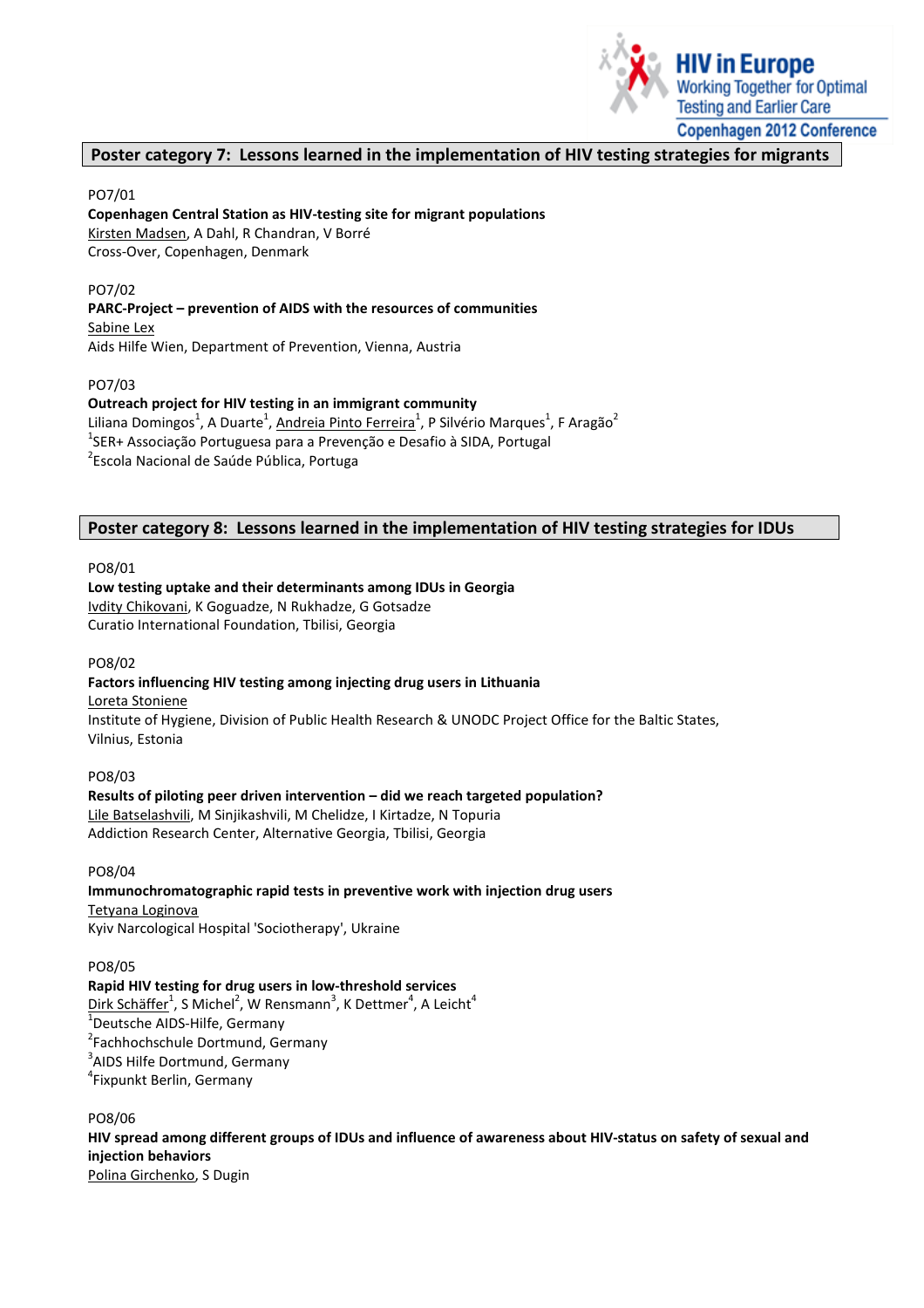Foundation of Medical and Social Programs 'Humanitarian Action', St Petersburg, Russian Federation



#### PO8/08

Maximizing reliance on IDUs to prevent HIV in Ukraine  $\overline{\bf{O}}$ leksandra Datsenko $^1$ , P Smyrnov $^1$ , R Broadhead $^2$ <sup>1</sup>Intlernational HIV/AIDS Alliance-Ukraine, Kyiv, Ukraine <sup>2</sup>University of Connecticut, USA

## Poster category 9: Lessons learned in the implementation of HIV testing strategies for MSM

## PO9/01

#### Activities directed to early testing and diagnostics of HIV among MSM in the Republic of Armenia Ruzanna Davtyan, S Stepanyan, R Ohanyan

'Education in the Name of Health' SO, Yerevan, Armenia

## PO9/02

Check your status - first results from a MSM Outreach Prevention and VCT Project by Aids Hilfe Vienna Isabell Eibl, D Bozkurt, H Dopsch Aids Hilfe Wien, Vienna, Austria

## PO9/03

Scaling up HIV and STI testing of gay men and other MSM in Germany by community based testing campaigns  $\textsf{Matthias Kuske}^1$ , P Wiessner $^1$ , J Drewes $^2$ , J Kuck $^2$ , D Kleiber $^2$ 

<sup>1</sup>Deutsche AIDS-Hilfe e.V., Berlin, Germany

<sup>2</sup> Freie Universität Berlin, Department for Public Health, Berlin, Germany

## PO9/04

## Are gay men routinely testing for HIV? Findings from community surveys in The Netherlands and Australia John de Wit<sup>1,2</sup>, P Adam<sup>2,3</sup>

 $^{1}$ Utrecht University, Department of Social and Organizational Psychology , Utrecht, The Netherlands

<sup>2</sup>University of New South Wales, Australia

3 Institute for Prevention and Social Research, Australia

## PO9/05

# A participatory research on HIV and men who have sex with men: Uptake of HIV testing and its determinants

 $\textsf{Ana}~\textsf{Gama}^1$ , L Mendão $^1$ , R Fuertes $^1$ , S Dias $^2$ 

 $^1$ GAT - Grupo Português de Activistas sobre Tratamentos de VIH/Sida Pedro Santos, Portugal

<sup>2</sup>Instituto de Higiene e Medicina Tropical/Universidade Nova de Lisboa, Portugal

## PO9/06

## Results of 3 years outreach VCT for HIV/STI in gay venues in Antwerp, Belgium

Tom Platteau, K Wouters, C Nöstlinger, A Ludwig, E Florence Institute of Tropical Medicine, Department of Clinical Sciences, Antwerp, Belgium

## PO9/07

## HIV rapid testing in MSM venues (Estonia)

Raul Lindemann<sup>1</sup>, I Sobolev<sup>1</sup>, Z Shabarova<sup>2</sup>

 $1$ Estonian Network of People Living with HIV, Tallinn, Estonia

<sup>2</sup>AIDS Healthcare Foundation, Estonia

## PO9/08

#### Features of HIV testing prevention programs for MSM, implemented in the city of Kiev Andrii Chernyshev

Public organization 'Gay-Alliance', Kiev, Ukraine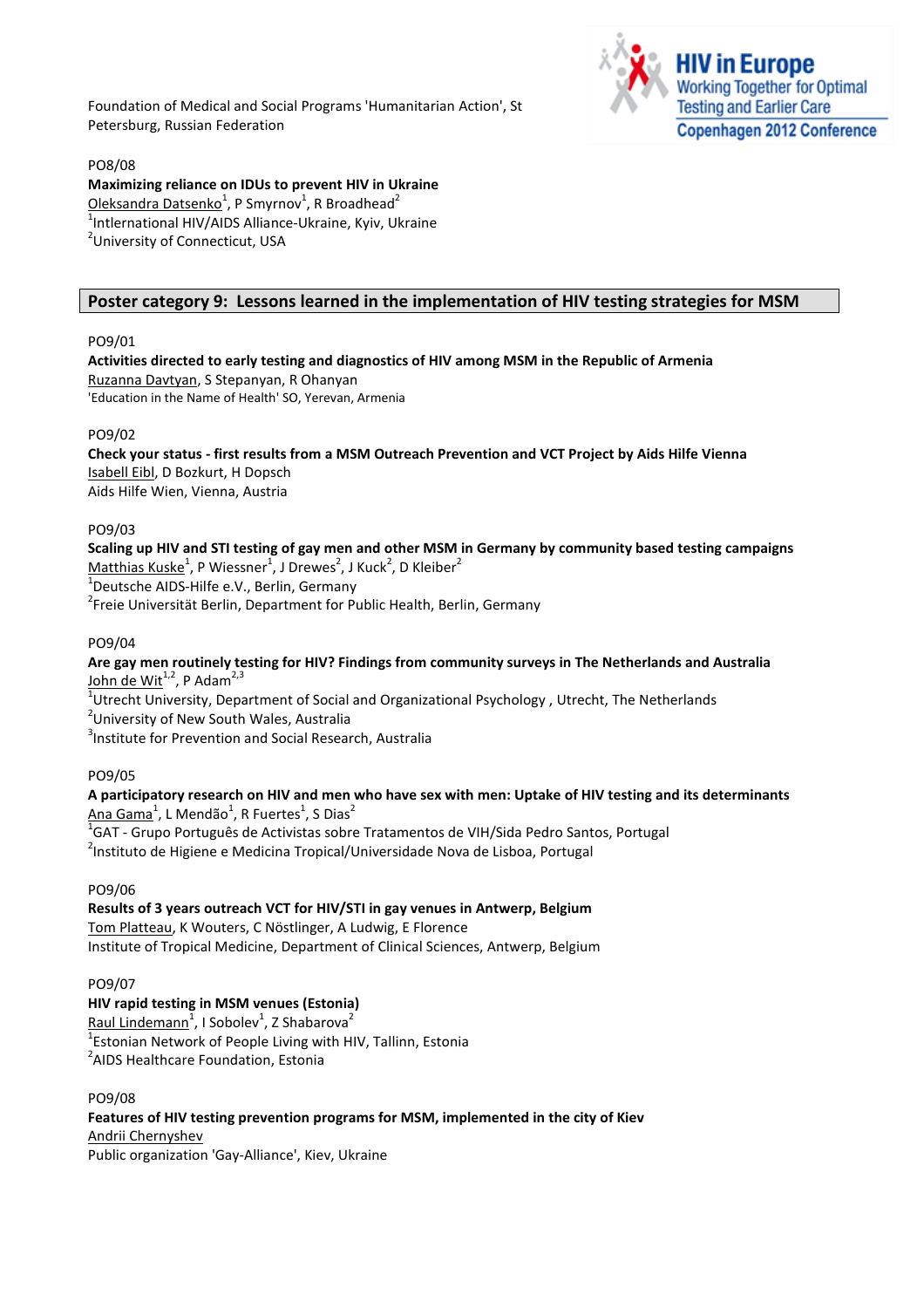PO9/09 Why are gay men testing late for HIV? Anders Dahl, MR Eiersted Hiv-Danmark, Copenhagen, Denmark



PO9/10

Taking an HIV test in Slovenia: the situation for men who have sex with men

Miran Solinc SKUC, Ljubljana, Slovenia

## PO9/11

Increasing HIV positive results in MSM group. Experience from VCT in Warsaw coordinated by Foundation of Social Education

Magdalena Ankiersztejn-Bartczak Foundation of Social Education, Warsaw, Poland

## PO9/12

Expectations and perceptions of European men who have sex with men on voluntary testing and counselling <u>Frank Michael Amort<sup>1,2</sup>,</u> K Block $^{1}$ 

 $1$ European Aids Treatment Group, Brussels, Belgium

<sup>2</sup>PEAC, Centro Nacional de Epidemiología, ISCIII, Madrid, Spain

## Poster category 10: Lessons learned in the implementation of HIV testing strategies for sex workers

## PO10/01

HIV and commercial sex workers in Portugal: Are there missed opportunities to scaling up HIV testing and linkage to care?

 $\underline{{\mathsf{S}}{\mathsf{onia}}}\, {\mathsf{D}}{\mathsf{ias}}^1$ , L Mendão ${}^2$ , A Gama ${}^2$ , G Cohen ${}^2$ , S Trindade ${}^2$ , H Barro ${\mathsf{s}}^3$ 

<sup>1</sup>Instituto de Higiene e Medicina Tropical/Universidade Nova de Lisboa, Portugal

<sup>2</sup>GAT – Grupo Português de Activistas sobre Tratamentos de VIH/Sida Pedro Santos, Portugal

<sup>3</sup>Instituto de Saúde Pública, Faculdade de Medicina da Universidade do Porto, Portugal

## PO10/.02

Combining VCT and STI testing and counselling as a factor increasing interest in VCT for high-risk groups Oksana Savenko, M Varban, S Filippovych, Z Islam

ICF "International HIV/AIDS Alliance in Ukraine", Kyiv, Ukraine

PO10/03

Barriers for early HIV testing among road and club-based female sex workers in Catalonia

 $M$ eritxell Sabidó<sup>1,2</sup>, L Alonso<sup>1</sup>, MJ Blanco<sup>1</sup>, M Torrens<sup>1</sup>, C Alvarez<sup>1,3</sup>, D Faixó<sup>4</sup>, C Reina<sup>4</sup>, C Agustí<sup>2,5</sup>, J Casabona<sup>1,2,5,6</sup> <sup>1</sup>Fundació Sida i Societat, Department of Public Health and Research, Barcelona, Spain

<sup>2</sup>CIBER de Epidemiología y Salud Pública (CIBERESP), Spain.

 $3$ Scholar of the Ministry of Foreign Affairs and Cooperation (Spain) and Fulbright Foreign Student Program

<sup>4</sup>Programa Carretera, Hospital St. Jaume de Calella - Corporació de Salut del Maresme i La Selva, Calella, Spain.

<sup>5</sup>Centre for Epidemiological Studies on HIV/AIDS and STI of Catalonia (CEEISCAT)/Institut Catala d'Oncologia, Badalona, Spain

6 Department of Paediatrics, Obstetrics, Gynaecology, and Preventive Medicine. Universitat Autònoma de Barcelona, Barcelona, Spain

PO10/04

BORDERNETwork's IBBS among Sex Workers (SWs) in 7 EU countries: bridging research to practice while scaling up HIV/STI testing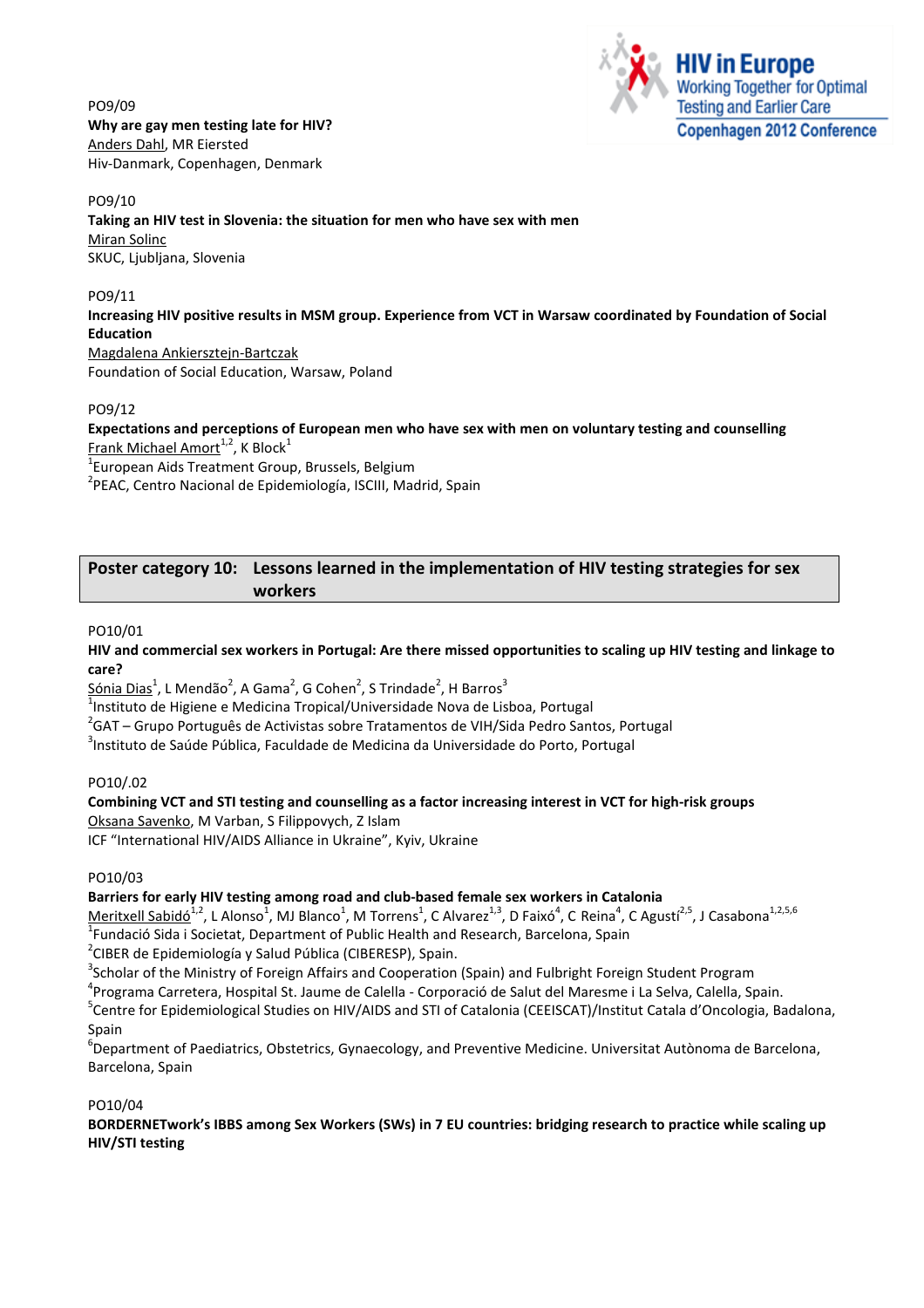Tzvetina Arsova Netzelmann<sup>1</sup>, E Steffan<sup>1</sup>, R Enke<sup>2</sup>, J Kalikov<sup>3</sup>, A Karnite<sup>4</sup>, A Leffers<sup>5</sup>, B Kucharova<sup>6</sup>, R Dimitrova<sup>7</sup>, C Fierbinteanu<sup>8</sup> <sup>1</sup>SPI Forschung gGmbH, Berlin, Germany <sup>2</sup>National Institute for Health Development, Tallinn, Estonia  $3$ Aids Information and Support Centre, Tallinn, Estonia 4 Latvia's Family Planning and Sexual Health Association, Riga, Latvia <sup>5</sup>Aids Hilfe Potsdam, Potsdam, Germany <sup>6</sup>C.A. Prima, Bratislava, Slovak Republic  $^7$ Health and Social Development Foundation , Sofia, Bulgaria <sup>8</sup>Romanian Association Against AIDS, Bucharest, Romania

## PO10/05

Results of peer-driven interventions for female sex workers in Ukraine

<u>Oksana Matiyash<sup>1</sup>,</u> P Smyrnov $^1$ , R Broadhead $^2$ 

<sup>1</sup>International HIV/AIDS Alliance-Ukraine, Kyiv, Ukraine

<sup>2</sup>University of Connecticut, USA

## Parallel session posters: Testing Programmes and Strategies -Lessons Learned in Novel HIV Testing Strategies and Programmes

#### PS1/01

Routine HIV testing in the Emergency Department: tough lessons in sustainability

 $M$ ichael Rayment $^1$ , C Rae $^1$ , S Finlay $^1$ , M Atkins<sup>2</sup>, P Roberts<sup>1</sup>, A Sullivan $^1$  $^{1}$ Chelsea and Westminster NHS Foundation Trust, London, UK

<sup>2</sup>Imperial College London, UK

## PS1/02

## Routine HIV Screening in 6 EDs in Paris area: the ANRS URDEP Study

E Casalino<sup>1</sup>, S Firmin<sup>2</sup>, A Delobelle<sup>2</sup>, B Bernot<sup>3</sup>, C Choquet<sup>1</sup>, G Der Sahakian<sup>4</sup>, J Zundel<sup>5</sup>,

P Hausfater<sup>6</sup>, YE Claessens<sup>7</sup>, E Bouvet<sup>8</sup> F Brun-Vezinet<sup>9</sup>, <u>Dominique Costagliola<sup>2,10</sup></u>

<sup>1</sup>Hôpital Bichat, Service des Urgences, Paris, France

 $2$ U 943 INSERM et UPMC Paris Univ 6, Paris, France

<sup>3</sup>Hôpital, Avicenne, Service des Urgences, Bobigny, France

4 Hôpital Hôtel Dieu, Service des Urgences, Paris, France

<sup>5</sup>Hôpital Bicêtre, Kremlin Bicêtre, France

<sup>6</sup>Hôpital La Pitié Salpêtrière, Service des Urgences, Paris, France

<sup>7</sup> Hôpital Cochin, Service des Urgences, Paris, France

<sup>8</sup> Hôpital Bichat-Claude Bernard, Service de Maladies Infectieuses, Paris France

<sup>9</sup>Hôpital Bichat-Claude Bernard, Service de Virologie, Paris, France

<sup>10</sup>Hôpital La Pitié Salpêtrière, Service de Maladies Infectieuses, Paris France

## PS1/03

## Acceptability, feasibility and costs of universal offer of rapid point of care testing for HIV in an acute admissions unit: results of the RAPID project

 $\bar{\rm F}$ iona Burns $^1$ , S Edwards $^2$ , J Woods $^2$ , G Haidari $^3$ , Y Calderon $^4$ , J Leider $^4$ , S Morris $^5$ , R Tobin $^2$ , J Cartledge $^2$ , M Brown $^6$ <sup>1</sup>University College London, UK

<sup>2</sup> Central & North West London Foundation Trust, UK

<sup>3</sup>University College London Hospitals NHS Foundation Trust, London, UK

4 Albert Einstein College of Medicine, Bronx, New York, USA

<sup>5</sup>UCL Centre for Applied Health Research, London, UK

<sup>6</sup>Department of Clinical Research, London School of Hygiene & Tropical Medicine, London, UK

## PS1/04

## Increasing HIV testing in non-GUM settings – a new training ressource

W Majewska<sup>1</sup>, <u>Catherine Howland</u><sup>2</sup>, M Pakianathan<sup>1</sup>

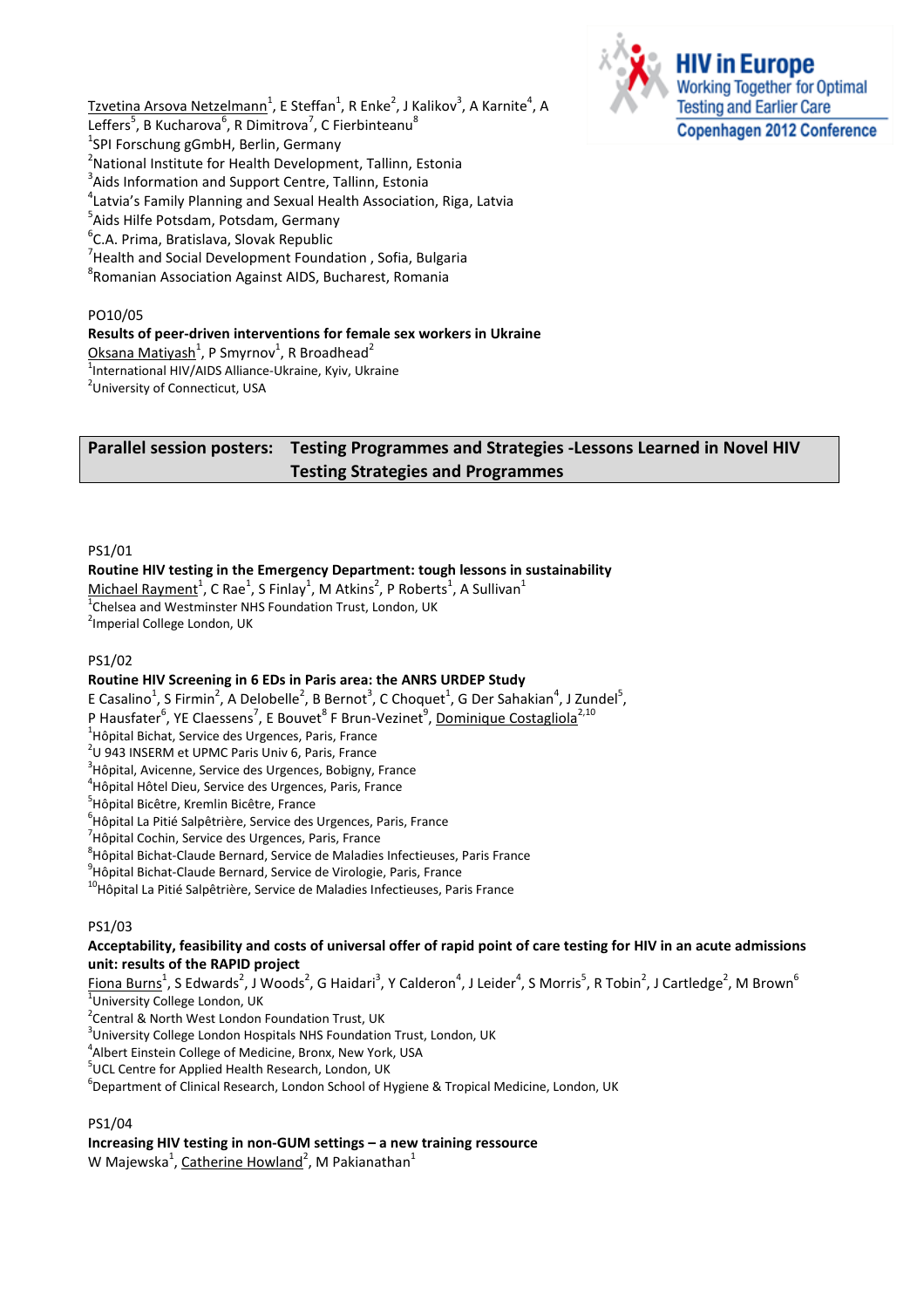<sup>1</sup>St George's Healthcare NHS Trust, London, UK <sup>2</sup> Bristol-Myers Squibb Pharmaceuticals Ltd, Uxbridge, UK



## PS1/05

## Individual level and country level predictors for recent HIV-testing and late HIV diagnoses among MSM in Europe – aspects to consider when planning interventions to increase HIV-testing. Results of the European MSM Internet Survey (EMIS)

 $\Delta$ xel J Schmid $t^1$ ,U Marcus $^1$ , M Breveglieri $^2$ , P Fernández-Dávila $^3$ , L Ferrer $^3$ , C Folch $^3$ , M Furegato $^2$ , F Hickson $^4$ , HJ Hospers<sup>5</sup>, D Reid<sup>4</sup>, P Weatherburn<sup>4</sup> The EMIS Network

<sup>1</sup>Robert Koch Institute, Department for Infectious Disease Epidemiology, Berlin, Germany

<sup>2</sup> Regional Centre for Health Promotion, ULSS 20 – Veneto Region, Verona, Italy

<sup>3</sup> Centre for Epidemiological Studies on HIV/AIDS in Catalonia (CEEISCAT), Barcelona, Spain

<sup>4</sup>Sigma Research, London School of Hygiene and Tropical Medicine, United Kingdom

<sup>5</sup>Maastricht University, University College Maastricht, The Netherlands

## PS1/06

## HIV testing among Portuguese men who have sex with men- results from the EMIS Study

Claudia Carvalho $^1$ , R Fuertes $^2$ , R Lucas $^1$ , MJ Campos $^2$ , L Mendão $^2$ , AJ Schmidt $^3$ <sup>1</sup> University of Porto, Portugal <sup>2</sup> Grupo Português de Activistas Sobre Tratamentos- GAT, Portugal <sup>3</sup> Robert Koch Institute, Germany

Parallel session posters: Testing Programmes and Strategies - HIV Testing and the Continuum of HIV Care

## PS2/01

## Quality of care and clinical outcome of persons diagnosed with HIV in the UK

Valerie Delpech, Z Yin, M Kall, A Brown

Health Protection Agency, Colindale, London, UK

## PS2/02

## BCN Checkpoint: high efficiency in HIV detection and linkage to care

Michael Meulbroek, E Ditzel, J Saz, H Taboada, G Font, A Perez, A Carrillo, F Perez, J Montilla, M Ingrami, V Gimenez, F Pujol

Projecte dels NOMS-Hispanosida, Barcelona, Spain

## PS2/03

## CheckpointLX - MSM HIV testing and linkage to care in Lisbon

Maria José Campos<sup>1</sup>, E Teófilo<sup>2</sup>, H Machado<sup>1</sup>, J Brito<sup>1</sup>, J Esteves<sup>1</sup>, L Mendão<sup>1</sup>, R Abrantes<sup>1</sup>, R Fuertes<sup>1</sup>,

T Rodrigues<sup>1</sup>, N Pinto<sup>1</sup> <sup>1</sup>CheckpointLX, Portugal

<sup>2</sup> Centro Hospitalar de Lisboa Central, Portugal

## PS2/04

## Checkpoint: rapid HIV screening in community setting for a strong link to care

J<u>ean-Yves Le Talec<sup>1</sup>,</u> C Rouzioux<sup>2</sup>, Nicolas Derche<sup>3</sup>, C Taeron<sup>4</sup>, A Guérin<sup>5</sup>, G Sebbah<sup>5</sup>, G Tellier<sup>5</sup>, E Penel<sup>3</sup> <sup>1</sup>University of Toulouse 2, Toulouse, France <sup>2</sup>Necker Hospital and Descartes University, Paris, France <sup>3</sup>Le Kiosque Infos Sida & Toxicomanie, Paris, France 4 Arcat, Paris, France <sup>5</sup>Groupe SOS, Paris, France

PS2/05 PLHIV-Related Stigma in Belarus - impacts on quality of care and health outcomes J Hows<sup>1</sup>, <u>Lena Grigoryeva</u><sup>2</sup> <sup>1</sup> Global Network of People Living with HIV

2 Belarusian PLHIV Community, Minsk, Belarus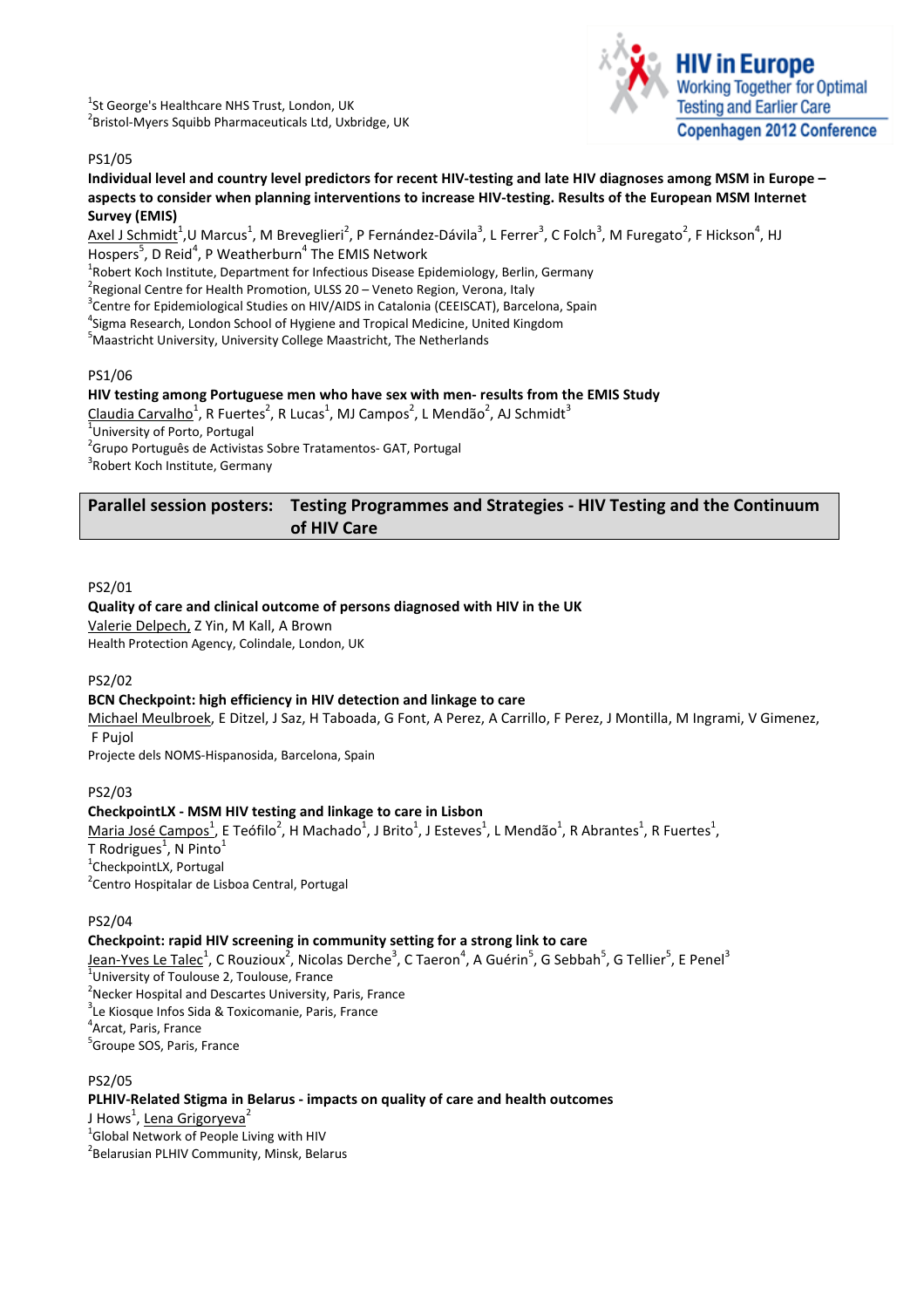## PS2/06 Scaling-up community HIV rapid testing and linkage to care in Estonia, Lithuania, Russia and Ukraine: results and lessons learned  $\mathsf{Zoya\ Shabarova}^1$ , T Ford $^2$ , I Sobolev $^3$ , S Kulsis $^4$ , R Kulchynska $^5$ , A Podymova $^6$



<sup>1</sup>AHF Global Immunity, Amsterdam, The Netherlands

<sup>2</sup>AIDS Healthcare Foundation, Los Angeles, USA

3 Estonian Network of PLWH, Tallinn, Estonia

## 4 NGO Demetra, Vilnius, Lithuania

<sup>5</sup>Ukrainian HIV Resource Center, Kiev, Ukraine

<sup>6</sup>Sverdlovsk Oblast AIDS Center, Yekaterinburg, Russian Federation

## Parallel session posters: Testing Programmes and Strategies - HIV Testing among Key Populations

## PS3/01

Ukraine's experience in scaling-up HIV testing and further referral of high-risk population to health-care institutions Ukraine

Oksana Savenko, S Filippovych, Z Islam ICF "International HIV/AIDS Alliance in Ukraine", Kyiv, Ukraine

## PS3/02

## Effectiveness of continuous prevention interventions for HIV testing uptake among high risk populations in Tbilisi, Georgia

Nino Tsereteli<sup>1</sup>, I Chiqovani<sup>2</sup>, K Goguadze<sup>2</sup>, N Rukhadze<sup>2</sup>

<sup>1</sup>NGO 'Center for Information and Counseling on Reproductive Health - Tanadgoma', Tbilisi, Georgia

<sup>2</sup> Curatio International Foundation, Tbilisi, Georgia

## PS3/03

## Translating research results into promotion of HIV testing among Sub-Saharan African migrants in Flanders

Lazare Manirankunda, J Loos, C Nöestlinger

Institute of Tropical Medicine, Antwerp, Belgium

## PS3/04

## Using community-based rapid HIV screening among men who have sex with men in a behavioral serosurveillance survey, Almaty, 2010

 $\Delta$ ssel Terlikbayeva $^1$ , M Berry $^2$ , V Ragoza $^3$ , A Janayeva $^3$ , C Berry $^2$ , N El-Bassel $^1$ 

<sup>1</sup>Global Health Research Center of CA, Almaty, Republic of Kazakhstan

<sup>2</sup>Center for Public Health and Human Rights, John Hopkins Bloomberg School of Public Health, Baltimore, MD, USA

<sup>3</sup>'Amulet' Public Association, Republic of Kazakhstan

## PS3/05

## Development of gender oriented services to increase the number of voluntary counseling and testing (VCT) among female drug users of Lviv region (Ukraine)

Marta Vasylyev, M Sluzhynska, O Sluzhynska, O Grushynska Lviv Regional AIDS Center & Charitable Salus Foundation, Lviv, Ukraine

## PS3/06

## Socio-demographic factors predicting HIV test seeking behaviour among MSM in 6 EU cities. Results from the SIALON European Project (2008-2010)

Lorenzo Gios $^1$ , M Breveglieri $^2$ , M Furegato $^2$ , <u>Massimo Mirandola $^1$ </u>

<sup>1</sup>The Hospital Trust of Verona, Veneto Region, Itally

<sup>2</sup>ULSS20, Veneto Region, Verona, Italy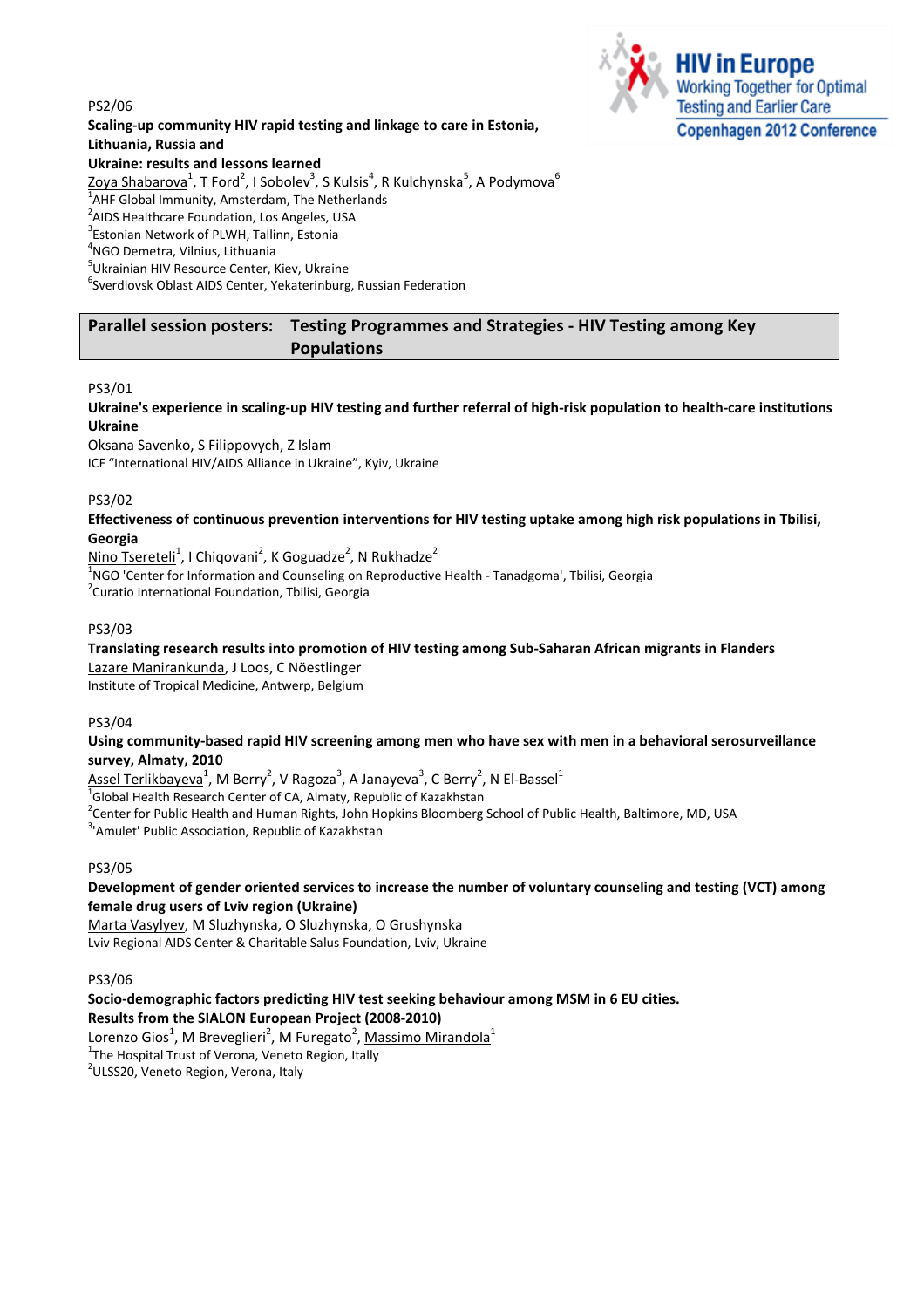

## Parallel session posters: Challenges in Optimal Testing and Earlier Care – Cost Effectiveness of HIV Testing

#### PS4/01

## Cost effectiveness of HIV testing in non-traditional settings – the HINTS Study

Elena Pizzo<sup>1</sup>, M Rayment<sup>2</sup>, A Thornton<sup>3</sup>, T Hartney<sup>3</sup>, V Delpech<sup>3</sup>, A Sullivan<sup>2</sup>, The HINTS Study Group <sup>1</sup>Imperial College Business School, London, UK

<sup>2</sup>Chelsea and Westminster NHS Foundation Trust, London, UK

<sup>3</sup>Health Protection Agency, UK

#### PS4/2

#### Routine HIV screening in Portugal: clinical impact and costeffectiveness

Y Yazdanpanah<sup>1</sup>, Julian Perelman<sup>2</sup>, J Alves<sup>2</sup>, K Mansinho<sup>3</sup>, M Lorenzo<sup>4</sup>, J-E Park<sup>4</sup>, E Losina<sup>5,6,7</sup>, RP Walensky<sup>4,6</sup>,

F Noubary<sup>4</sup>, H Barros<sup>8</sup> K Freedberg<sup>4,6</sup> DA Paltiel<sup>9</sup>

<sup>1</sup>Hospital Bichat Claude Bernard, Paris, France

<sup>2</sup>Universidade Nova de Lisboa, Lisbon, Portugal

<sup>3</sup> Hospital Center Lisboa Ocidental, Lisbon, Portugal

<sup>4</sup>Massachusetts General Hospital, Boston, USA

<sup>5</sup>Brigham and Women's Hospital, Boston, USA

6 Harvard Medical School, Boston, USA

<sup>7</sup> Boston University School of Public Health, USA

<sup>8</sup>Institute of Public Health, Porto University, Portugal

<sup>9</sup>Yale University, New Haven, CT, USA

#### PS4/03

## Comparison of "Opt-In" versus "Opt-Out" Strategies for early HIV detection

I Menacho $^1$ , E Sequeira $^2$ , M Muns $^3$ , O Barba $^4$ , T Clusa $^3$ , L Leal $^5$ , E Fernández $^5$ , D Raben $^6$ , J Lundgren $^6$ , I Pérez<sup>5</sup>, F García<sup>5</sup>, Agathe Leon<sup>5</sup>

<sup>1</sup>GesClínic, Corporació Sanitària Clinic.

<sup>2</sup> Consorci d'Atenció Primària de Salut de l'Eixample Casanova

<sup>3</sup>Centre d'Atenció Primària de Drassanes

<sup>4</sup>Consorci d'Atenció Primària de Salut de l'Eixample Rosellon.

<sup>5</sup> Hospital Clinic, University of Barcelona, Barcelona

<sup>6</sup>HIV Indicator Diseases Across Europe Study Group

## PS4/04

#### Testing for HIV and syphilis in 4 cities of Ukraine: screening results Oleksii Smirnov

International HIV/AIDS Alliance in Ukraine, Kyiv, Ukraine

## PS4/05

"Test and Treat" is not the answer to the HIV-epidemic among gay men and other MSM in Switzerland.

Roger Staub, Steven Derendinger

Federal Office of Public Health, Bern, Switzerland

# Parallel session posters: Challenges in Optimal Testing and Earlier Care - Characteristics of PLHIV who present late for care and missed opportunities for earlier diagnosis

## PS5/01

## Association of injection drug use and late enrollment in HIV medical care in Odessa Region, Ukraine

Tetiana Kiriazova<sup>1,2</sup>, O Postnov<sup>3</sup>, I Perehinets<sup>4</sup>, O Neduzhko<sup>2,3</sup>

1 Future Without AIDS Foundation, Ukraine

<sup>2</sup>Ukrainian Institute on Public Health Policy, Ukraine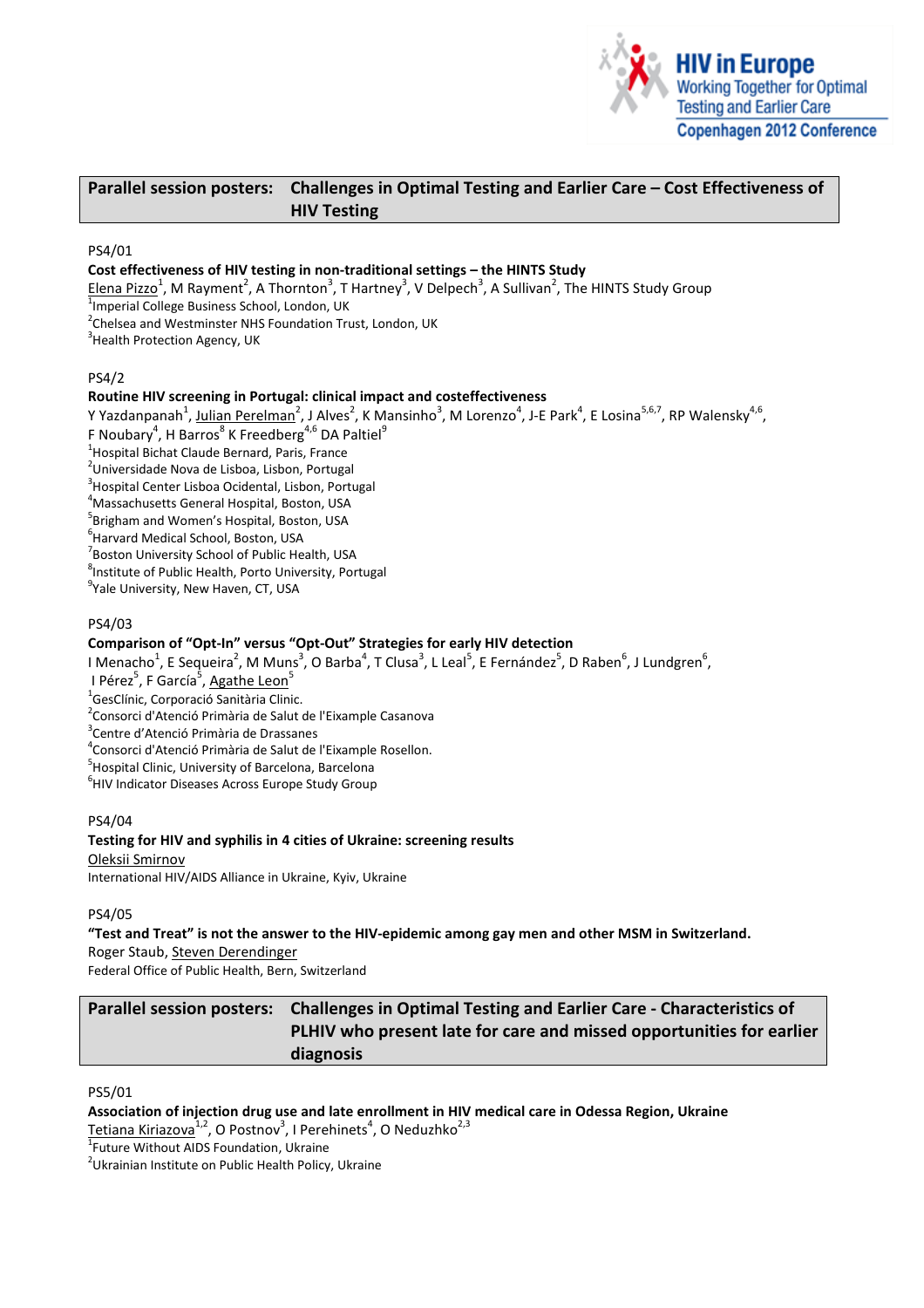<sup>3</sup>I.I.Mechnikov Anti-Plague Research Institute, Ukraine <sup>4</sup>WHO CO in Ukraine



## PS5/02

## Missed opportunities for HIV testing in newly diagnosed HIV-infected patients in France

Karen Champenois<sup>1</sup>, A Cousien<sup>2</sup>, L Cuzin<sup>3</sup>, S Le Vu<sup>4</sup>, E Lanoy<sup>5</sup>, K Lacombe<sup>6</sup>, O Patey<sup>7</sup>, M Calvez $^8$ , C Semaille<sup>4</sup>, Y Yazdanpanah<sup>1,9</sup>

<sup>1</sup>Inserm ATIP-Avenir, Lille/Paris, France

<sup>2</sup>Université Lille Nord de France, EA2694, Lille, France

<sup>3</sup>Service des maladies infectieuses, CHU de Toulouse, Toulouse, France

4 Institut de Veille Sanitaire, Saint-Maurice, France

<sup>5</sup>Institut Gustave-Roussy, Service de Biostatistique et Epidémiologie, Villejuif, France

6 AP-HP Hôpital Saint-Antoine, Paris, France

<sup>7</sup>Inserm, UMR-S707, Paris, France

<sup>8</sup>Service des maladies infectieuses et tropicales, CHI Villeneuve-Saint-Georges, Villeneuve-Saint-Georges, France

<sup>9</sup>Université européenne de Bretagne, université Rennes 2, France

<sup>10</sup>Service de maladies infectieuses et tropicales, AP-HP Hôpital Bichat Claude Bernard, Paris

## PS5/03

## Factor associated with late HIV diagnosis in Georgia

Nikoloz Chkhartishvili<sup>1</sup>, N Rukhadze<sup>1</sup>, L Sharavdze<sup>1,2</sup>, P Gabunia<sup>1</sup>, A Gamkrelidze<sup>3</sup>, T Tsertsvadze<sup>1,2</sup>

 $^{\text{1}}$ Infectious Diseases, AIDS and Clinical Immunology Research Center, Tbilisi, Georgia

<sup>2</sup>Tbilisi State University Faculty of Medicine, Georgia

<sup>3</sup>WHO Country Office in Georgia

## PS5/04

## HIV testing among Tuberculosis patients in Denmark increased through the period from 2007 to 2009 M Perch<sup>1</sup>, PH Andersen<sup>2</sup>, <u>Axel Kok-Jensen</u><sup>2</sup>

<sup>1</sup>Rigshospitalet, Department of Cardiology, Section for Lungtransplantation, Copenhagen, Denmark

<sup>2</sup> Statens Serum Institut, Department of Epidemiology, Copenhagen, Denmark

## PS5/05

## Diagnosing HIV infection in patients presenting with Glandular-fever-like illness in Primary care: are we missing primary HIV Infection?

 $Murad Ruf<sup>1</sup>$ , D Hsu<sup>1</sup>, S O'Shea<sup>2</sup>, S Costello<sup>3</sup>, J Peck<sup>1</sup>, W Tong<sup>3</sup>

<sup>1</sup>NHS Lambeth, Department of Public Health, London, UK

<sup>2</sup>St. Thomas' Hospital, GSTS Pathology, London, UK

 $3$ St. Thomas' Hospital, Department of Infectious Diseases, London, UK

## PS5/06

Profile and determinants of having never been tested for HIV amongst men who have sex with men in Spain Percy Fernández Dávila<sup>1,2</sup>, C Folch<sup>1,3,4</sup>, L Ferrer<sup>1,3</sup>, R Soriano<sup>5</sup>, M Díez<sup>5</sup>, J Casabona<sup>1,3,4</sup> <sup>1</sup>Centre d' Estudis Epidemiològics sobre les ITS i SIDA de Catalunya <sup>2</sup>Stop Sida

3 CIBERESP

4 Universitat Autònoma de Barcelona

<sup>5</sup>Secretaría del Plan Nacional sobre el SIDA

## Parallel session posters: Challenges in Optimal Testing and Earlier Care - New HIV Testing Diagnostic Technologies

## PS6/01

## Automated laboratory-based oral fluid HIV testing in HIV screening programs – automatic for the people?

 $Michael Rayment<sup>1</sup>$ , E Doku<sup>2</sup>, A Thornton<sup>3</sup>, A Nardone<sup>3</sup>, M Sudhanva<sup>4</sup>, P Roberts<sup>1</sup>, M Tenant-Flowers<sup>4</sup>, J Anderson<sup>5</sup>, A Sullivan<sup>1</sup>, M Atkins<sup>6</sup>

 $^{1}$ Chelsea and Westminster NHS Foundation Trust, London, UK

<sup>&</sup>lt;sup>2</sup>Imperial College Healthcare NHS Trust, London, UK

<sup>&</sup>lt;sup>3</sup> Health Protection Agency, London, UK

<sup>&</sup>lt;sup>4</sup>Kings College Hospital NHS Foundation Trust, London, UK